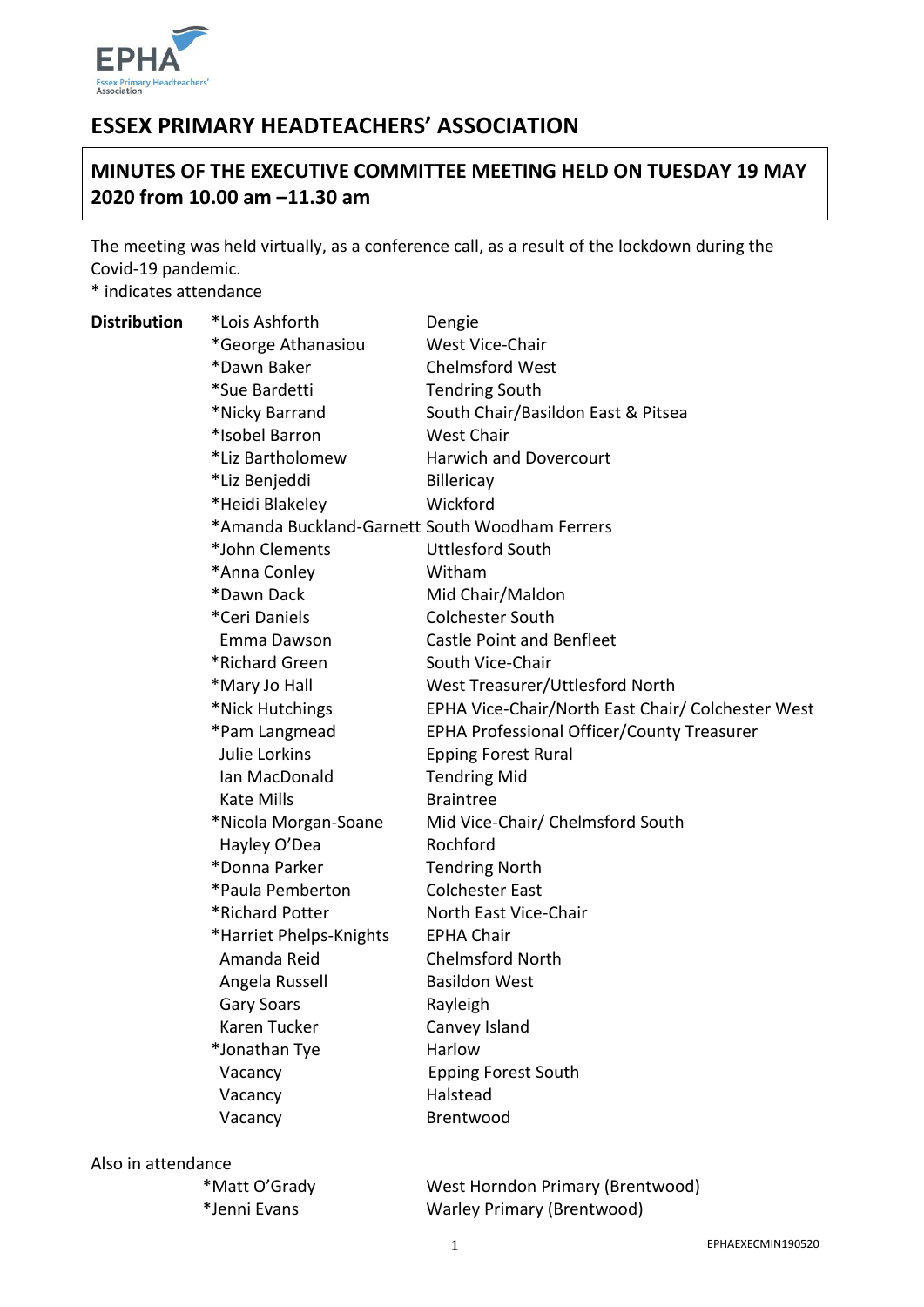

## **1. WELCOME AND APOLOGIES FOR ABSENCE**

Harriet Phelps-Knights (EPHA Chair) and Pam Langmead (Professional Officer and Treasurer) welcomed everyone to the meeting. It was noted that this additional meeting had been convened to give Executive members a chance to discuss any issues including their concerns and opinions about the DfE's directive that primary schools should reopen to Reception, Year 1 and Year 6, from  $1<sup>st</sup>$  June onwards.

Apologies were received from:

- Julie Lorkins Epping Forest Rural
- Kate Mills Braintree
- Amanda Reid Chelmsford North
- Angela Russell Basildon West
- Karen Tucker Canvey Island

Pam Langmead noted a number of issues that she wished to raise before the general discussion.

#### **2. JOINT EASTERN REGION STATEMENT**

Pam referred to an email and draft statement sent out by Tim Coulson via the MAT2MAT group, proposing that a joint statement should be agreed by the whole of the Eastern region education system, including Local Authorities, Unions, MATs and schools. Pam had already given her view that some of the "promised" agreements within the statement were unlikely to be welcomed or achievable, such as the offer to share and agree the school's risk assessment with Union or health and safety representatives.

One headteacher said that he was fed up with the DfE referring only to MAT CEOs as the decision makers in schools. One CEO in the group said that he felt that Tim Coulson does not have his finger on the pulse of what is going on in schools in general; there was a wider feeling that the statement was patronising and insulting. The Professional Officer suggested that a joint statement from the Eastern Region directors might be welcomed, but that it was unwise and unrealistic to agree and sign up to a statement that wouldn't be agreed by every individual school. It was **AGREED** that Pam would respond to the MAT2MAT group that EPHA did not wish to subscribe to such a statement.

#### **3. GMB LETTER TO STAFF**

The GMB Union has just sent (18.05.20) a letter to headteachers on behalf of their staff in schools, with a long list of complex demands that they insist schools leaders should meet and evidence before expecting staff to return to schools. Pam noted that she has forwarded this letter to Clare Kershaw, who will take this up with Mark Holland (GMB) and she has said that she feels that this goes against what Unions have jointly been discussion.

Alan Garnett, the NAHT Branch Officer, has sent the following advice to heads:

**Professional Officer**

**Action**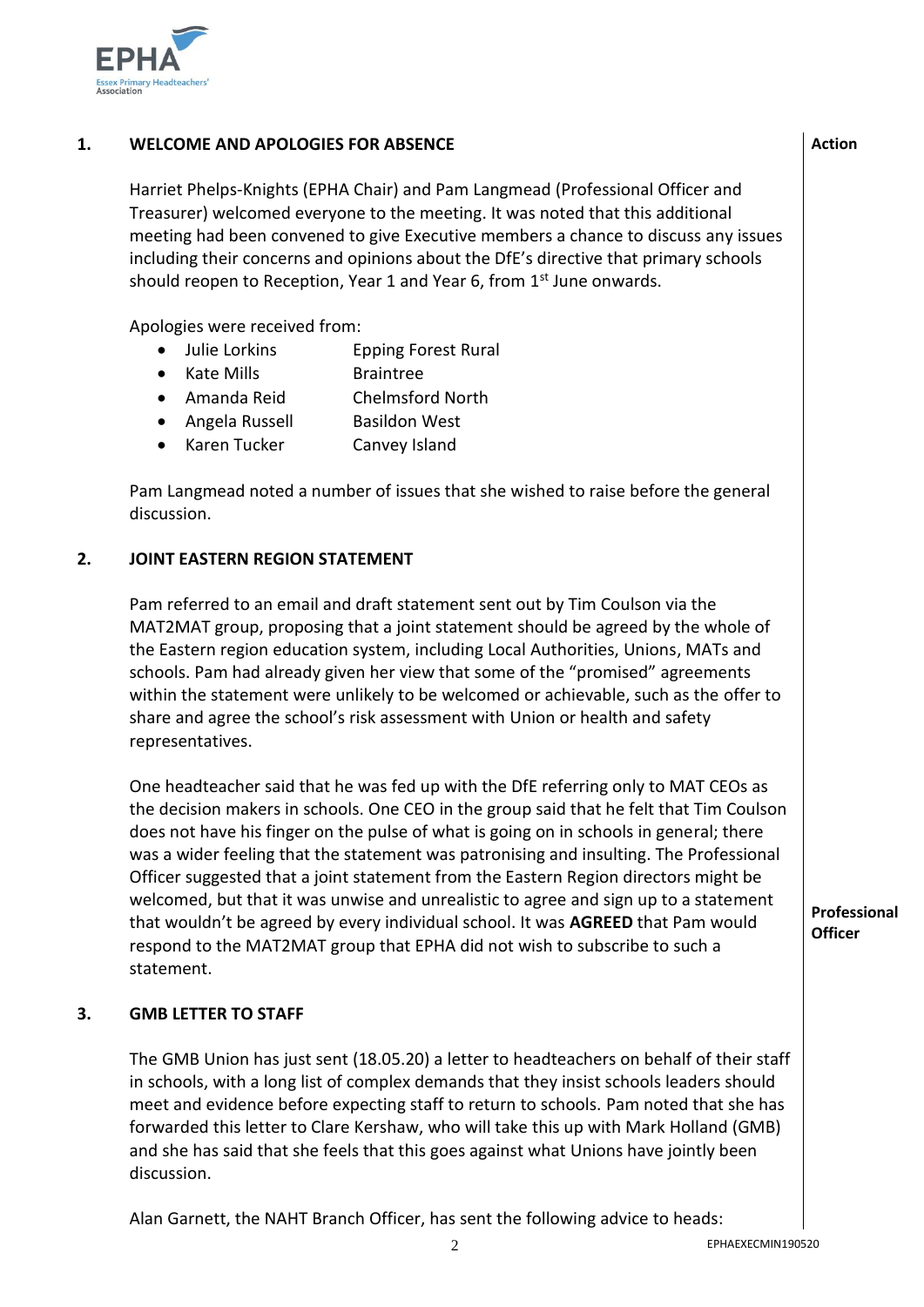

*You could write to all staff, saying*

- *1. You have received letters from...*
- *2. You have also received the joint union coronovirus workplace checklist doc*
- *3. You will not be responding to the letters directly but*

*a. welcome the news that unions are asking their members to engage in the planning process*

*b. will be mindful of these docs alongside government guidance as you go through the RA process, guided by the thorough 25 page LA RA*

*c. be seeking views/continue to consult with staff and parents...*

*In the meantime PW (Paul Whiteman, NAHT) said last night the NAHT are looking at the joint union checklist.*

In another message (shared on the group chat) it was noted that Alan Garnett had also informed heads:

*I have spoken to the NEU.*

*They want to work with the NAHT, with an approach that does not seek unnecessary conflict with school leaders.*

*They would prefer school leaders to talk through plans/RAs with their school reps but recognise that not all schools have reps.*

*Their checklist (GMB, UNISON & UNITE) is key. Focus on that.*

# **4. REVIEW OF EHCPS**

Pam explained that the DfE had issued temporary legislation in relation to the delivery of EHC Plans, which ran for the month of May. The LA has been told to direct all schools to review EHCPs, to consider what they can offer to meet the expectations of an EHCP, including explaining how they will offer support and provision if a child is not in school.

One headteacher asked whether the Inclusion Partners are still working, as she has tried to contact her link IP. It was explained that should still be available. Heads advised colleagues to get in touch with the EP or school SEP, as every schools should be receiving support from their Inclusion Partner.

Nick Hutchings noted that he had received good support from the EP and Ros Somerville, as well as the SEP. He noted that currently a lot of parents of children with EHCPs are keeping their children at home, but the numbers will increase as schools reopen.

Matt O'Grady asked if there was any more (useful) information about transporting children by taxi and other means. The DfE guidance is unhelpful, and he needs more guidance from the Local Authority. Pam noted that this has been discussed during the conference calls, but there aren't any more answers yet.

**Chair/ Professional Officer** 

Pam and Harriet will take these issue back to Clare at the meeting later today.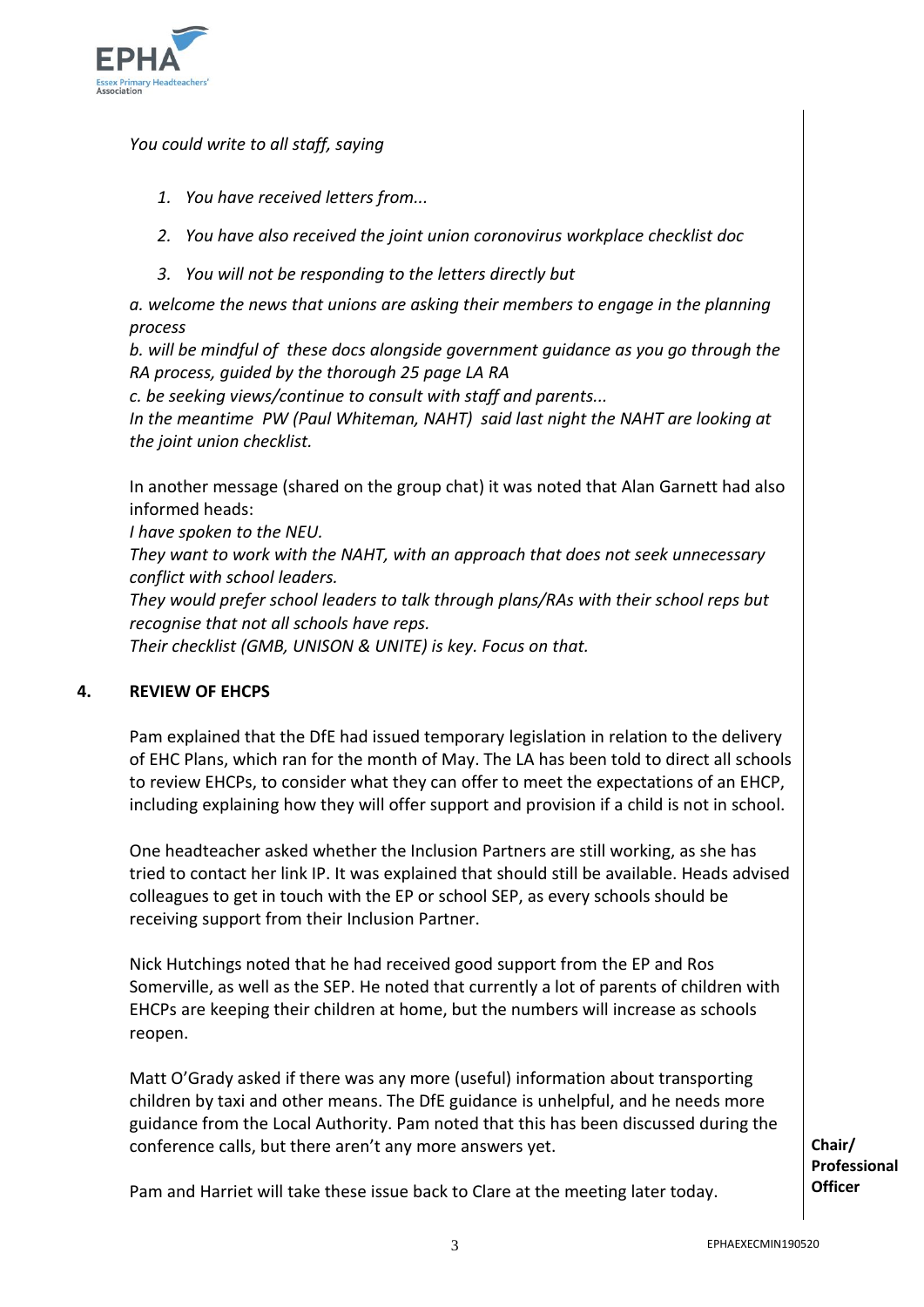

#### **4. REOPENING SCHOOLS – PRIMARY-PHASE CHALLENGES**

#### **a) Risk assessment and liability**

Richard Potter repeated his concern, stated at the Executive meeting on  $7<sup>th</sup>$  May 2020, that headteachers are being asked to complete risk assessments based on insufficient evidence and training. He argued that there is a limit to what can be safely and sensibly included within the current risk assessment. Richard has undertaken some online training about virus transmission and control, which he say is useful (though certainly doesn't resolve the challenge of opening a school). He forwarded the link to the group:

https://www.who.int/emergencies/diseases/novel-coronavirus-2019/training/onlinetraining

Richard noted that you need a My Who account to access the training, but it is free.

Pam agreed that there are still concerns from many headteachers about liability and insurance, and that this has not been sufficiently addressed by the Local Authority or DfE. She has asked the LA to ensure that the Health and Safety team develops a policy for reopening.

## **b) Varied responses to suspected or confirmed Covid-19 cases**

Sue Bardetti noted that there are a number of Covid-19 in the Tendring District and schools vary in their response, either closing the whole school or just areas within the school. Although the DfE guidance gives some indication of how this should be addressed it was agreed that it would be helpful for there to be clear guidance from the LA.

Pam and Harriet will take this issue back to Clare at the meeting later today.

# **c) Secondary schools – support of primary**

There was a long discussion about the response of secondary schools, and their support (or lack of) for primary schools. One headteacher noted his irritation at observing his neighbour, a secondary school teacher, in his garden sunbathing all day. It was felt that secondaries could offer much more practical support and help to primary schools, over and above simply offering their sympathy and acknowledgement that primary-phase heads are under a lot of pressure.

Pam noted that she had raised the issue of on-site transition support from secondaries at the conference call, but that this had been dismissed by ASHE colleagues, and was clearly not being discussed as a possible offer by most secondary schools. The Executive members felt that secondaries could be offering support in relation to space (on their sites) and staffing capacity. It was difficult to see why secondaries couldn't offer on-site transition visits to primaries. They have raised the challenge of bringing together children from a number of schools and the problem of possible transmission, but the Executive did feel that this could be managed. Similarly transport could be an issue, but again this could be worked through. It was argued that they are going to have to manage this in September for most or all of their pupils, so why not trial arrangements this term (just as primary schools are having to).

Some secondaries have been practical, and have even offered on-site transition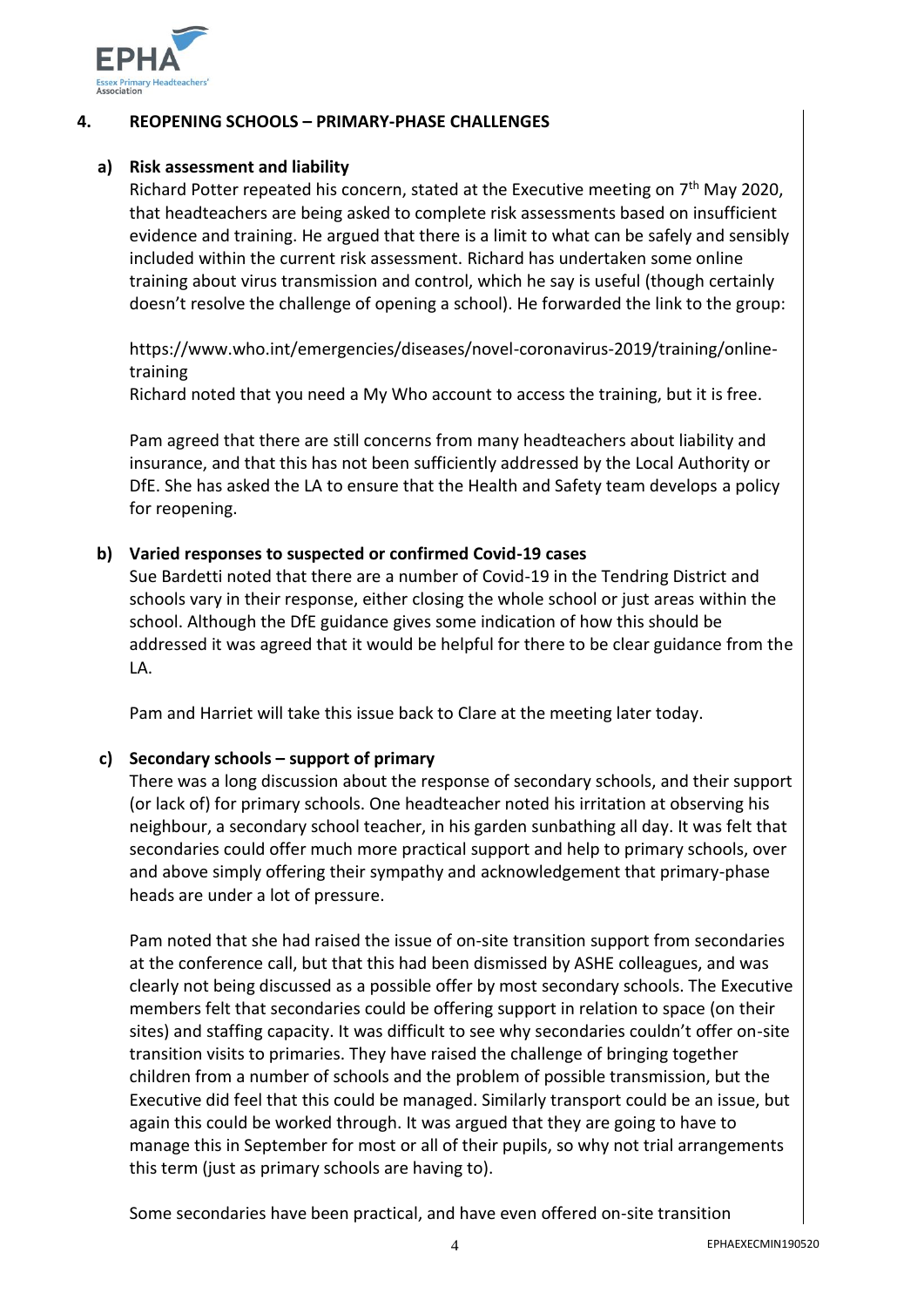

arrangements, but ironically have back tracked from this offer because DfE guidance has stated that they shouldn't do this. Nicky Barrand noted:

*"One of our local secondary's made a fantastic offer of having Y6 pupils from mid-June until the end of the term; they had plans for groups and it looked great, but evidently now that the DfE have advised against it, they are not going ahead. So some secondary heads have really thought about it."*

There was a real lack of comprehension from Executive members as to why this was seen as a risk or non-option for secondaries, when primary schools are being asked to take back their pupils.

Lois Ashforth expressed her irritation (shared by everyone) that the government uses the Danish reopening of schools as their model to follow, when in reality all/most of the Danish primary schools are engaging with secondaries and using their sites as well as their own. Matt agreed noting that, in Denmark, the Covid-19 death rate is lower and the whole education culture is entirely different – he stated that it was a ridiculous comparison. Amanda Buckland-Garnett added that Danish schools are also 5 weeks ahead of us, get transported to school (no adults massing outside) and are not going in every day (despite what our DfE is recommending).

#### **d) Keeping key worker children separate?**

The group discussed whether schools are keeping the children of key workers and vulnerable children separate from the other groups. There was a range of responses; most schools are keeping these children separate, but some are giving parents the choice, or are integrating the key worker children into their year groups. It was agreed that the DfE guidance is inconsistent and vague around this.

# **e) How to teach and manage children in school, when social distancing**

This issue was discussed. Concern was raised about the guidance about limiting equipment (impossible for the youngest children, if not all) – schools do not have extraneous equipment lying around, it is all there for an educational reason!

Pam wondered whether it would be helpful to ask the Consultant from Addenbrooke's for more advice on teaching methods, to limit possible transmission of the virus. It was agreed that this would be helpful, but led to a wider discussion about the use of PPE and appropriate teaching methods, particularly when children may return to school with anxiety and need more support and reassurance than ever. **Professional Officer** 

### **f) Police contact**

Mid schools have been contacted by the Chelmsford and Maldon Community Policing team (Sonja Viner) asking the following question:

*I am emailing to enquire if you have any plans in place for reopening the school. We are concerned about the potential of children coming back to School from lockdown and reporting lots of crimes and would like to establish a procedure of reporting any issues with our Public Protection Unit if required.*

> **Professional Officer**

Pam **AGREED** to take this back to Clare, to check if she was aware of this contact (and whether it is reasonable?)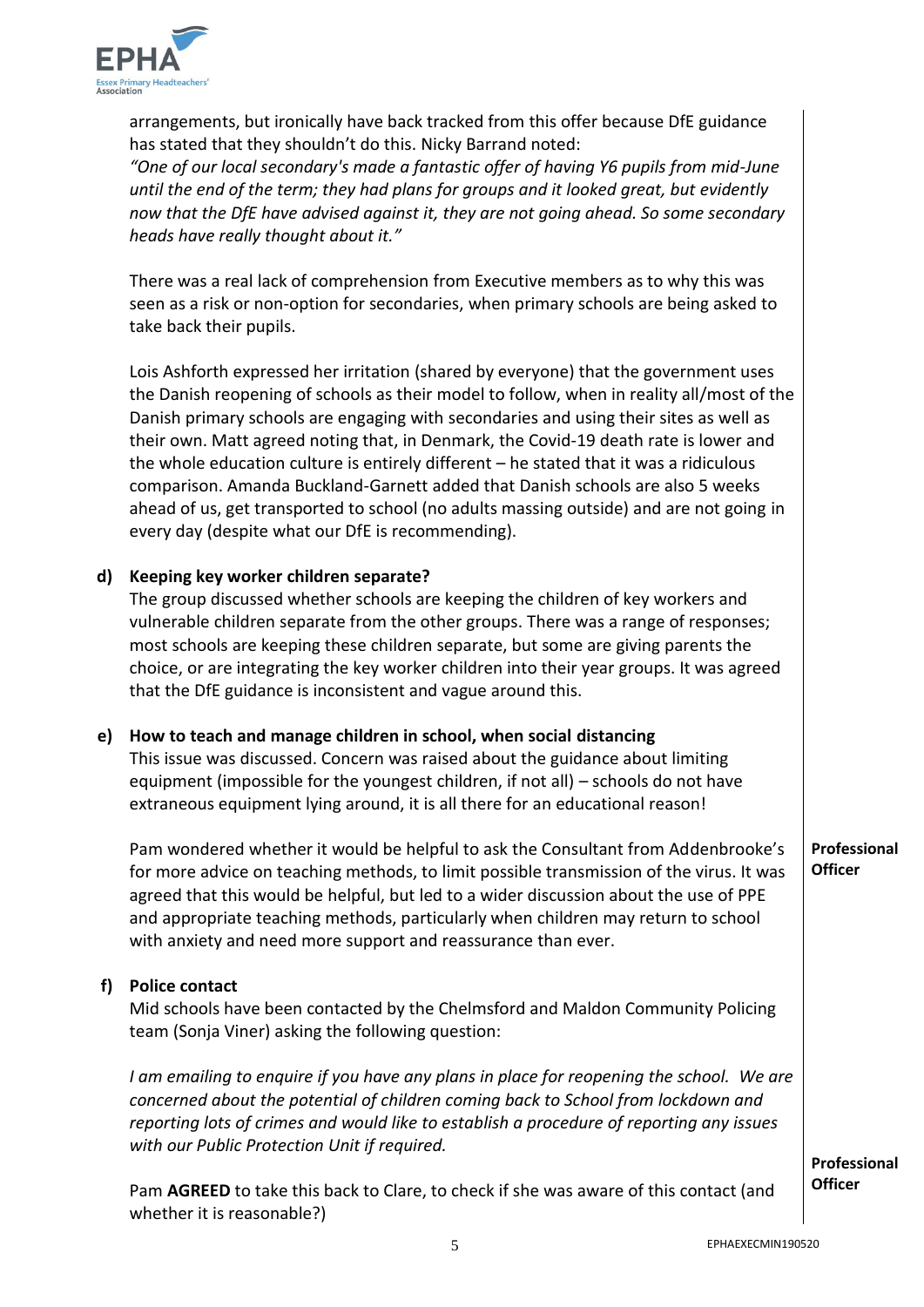

## **g) Survey on returning to school**

It was felt that the survey questions would not cause too much problem. This led to a discussion about the various ways that schools are planning to reopen. A quick show of hands suggested that only one school was opening full time to all year groups.

It was noted that the DfE/government could decide as late as 28<sup>th</sup> May that schools will not reopen on  $1<sup>st</sup>$  June, though the general feeling from the Executive was that this was unlikely. However, it was suggested that heads warn parents that this could be the case, as they will have no (term-time) opportunity to tell families of any changes to national arrangements, if they plan to open on the 1<sup>st</sup> June.

#### **h) Headteacher wellbeing**

The group felt very strongly that schools must not be asked or obliged to open over the summer holiday period. The majority of headteachers are exhausted and, at the end of this week in particular, demoralised and angry about the expectations that are being imposed on them by government. Harriet and Pam agreed to raise the issue of headteacher wellbeing during the meeting with Clare, and to stress that heads will not accept any directive to open their schools in the summer holidays.

#### **5. SUMMARY OF ISSUES TO RAISE AT THE AFTERNOON MEETING WITH CLARE KERSHAW**

The following issues would be raised at the afternoon meeting with Clare Kershaw, the EPHA Chair and the Professional Officer:

- GMB union letter to schools;
- Transport particularly of vulnerable children
- Inclusion Partners engagement with schools
- Liability and insurance, coupled with policy updates:
- Child Protection:
- Behaviour Management
- Health and Safety
- Attendance
- Clear guidance about closing schools when there is a reported case of Covid-19
- $\bullet$  Secondary schools support for capacity, space and transition.
- Updated key worker list?
- Workload and well-being summer holiday.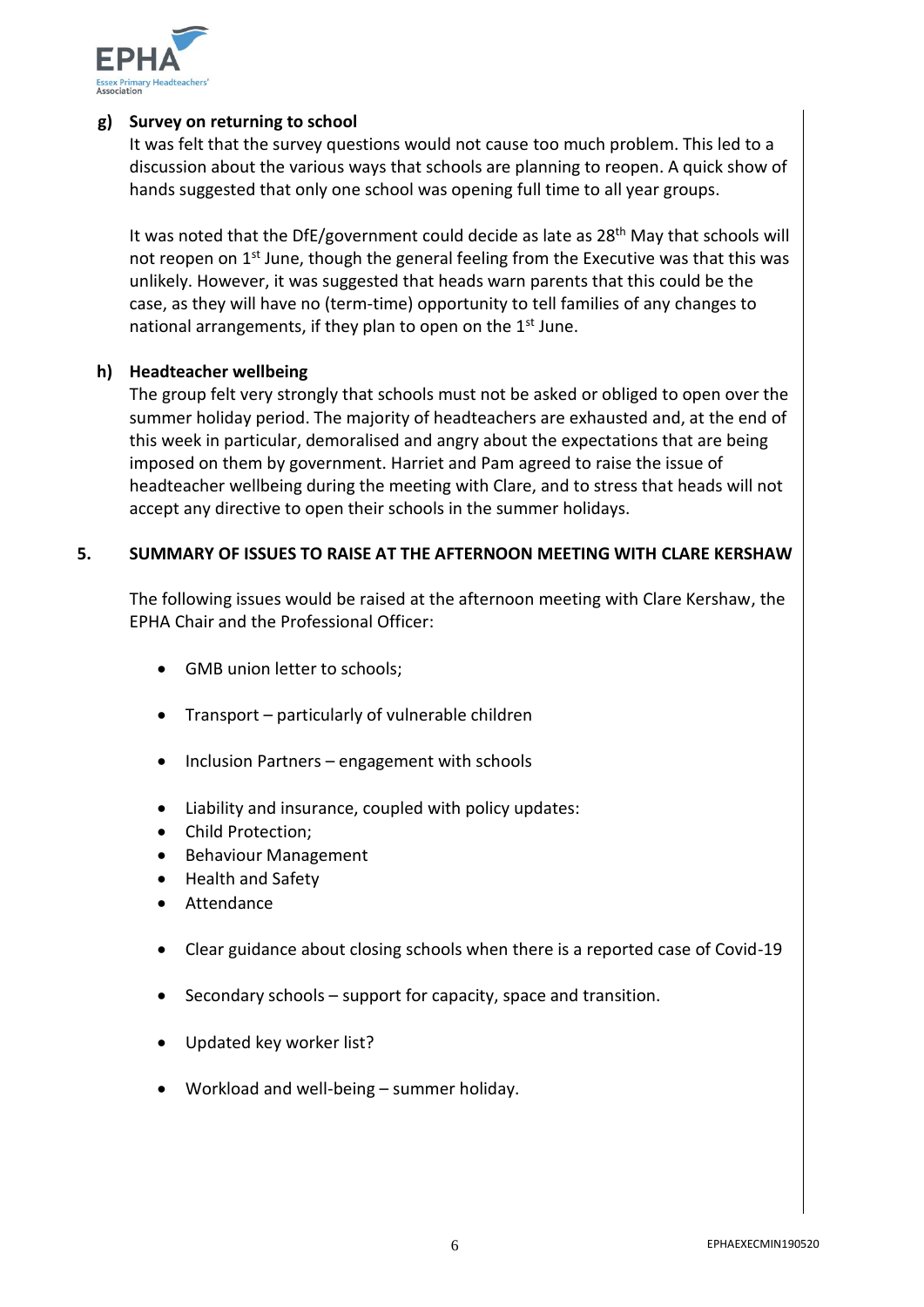

#### **6. NOTES FROM THE EPHA CHAIR AND PROFESSIONAL OFFICER'S MEETING WITH CLARE KERSHAW**

# 3.00 pm – 4.15 pm

The meeting was held virtually, as a conference call, as a result of the lockdown during the Covid-19 pandemic.

# **i) DfE survey calls to schools**

Pam noted that she had just been talking to a headteacher in West Essex, who explained that she had been contacted by someone from the DfE who was surveying individual school leaders. She was certain that this was not the call from the HMI link, as the headteacher had already had this call. During the call the head was asked a number of questions including:

- Did the school have bereavement counselling support in place;
- Were they planning/able to host SCITT training in September;
- The availability of laptops and the access to home learning;
- How the schools was keeping in touch with home learners and the vulnerable;
- How did she feel about the priority groups returning;
- On a scale of  $1 10$  how was she feeling (about 4) was the weekend reassuring (no).

Clare was not aware that these calls were taking place and was surprised that they were contacting maintained schools (she was aware that the DfE is consulting with MAT CEOs). She agreed to follow this up with the DfE.

# **ii) Governors approval of reopening arrangements**

Pam noted that a headteacher had contacted her to ask if governors have the final say about reopening. Her advice had been that the headteacher should be consulting with governors, but that this is an operational decision. Clare stressed that one governor's view should not prevail, and that this should be discussed with the whole Governing Body. She agreed to follow this up.

# **iii) Notifying the LA if the school is unable to reopen for operational reasons**

Harriet asked if a school that was unable to open for operational reasons – for example, no water on site - needed to notify the LA. Clare agreed that if a school cannot open safely or securely, then they can close as normal. She suggested that a school should use the comment box in the survey (out tomorrow) to explain the reason they cannot open or expand their provision.

# **iv) GMB Union letter**

Clare had emailed Mark Holland (GMB representative) and had also contacted Nicki Harris (HR) to discuss this. She will be formulating a direct reply that heads can use to respond to the letter. However, Clare expressed her disappointment that this letter had been sent to heads at the same time as the NEU/GMB checklist, which offers a reasonable compromise between asking key questions and assuring their members that schools are taking appropriate measures to ensure their safety. Clare stressed that she felt that the key document will be the school's risk assessment, which should inform the checklist.

# **v) Eastern region statement**

Harriet and Pam informed Clare of the discussion about the suggested regional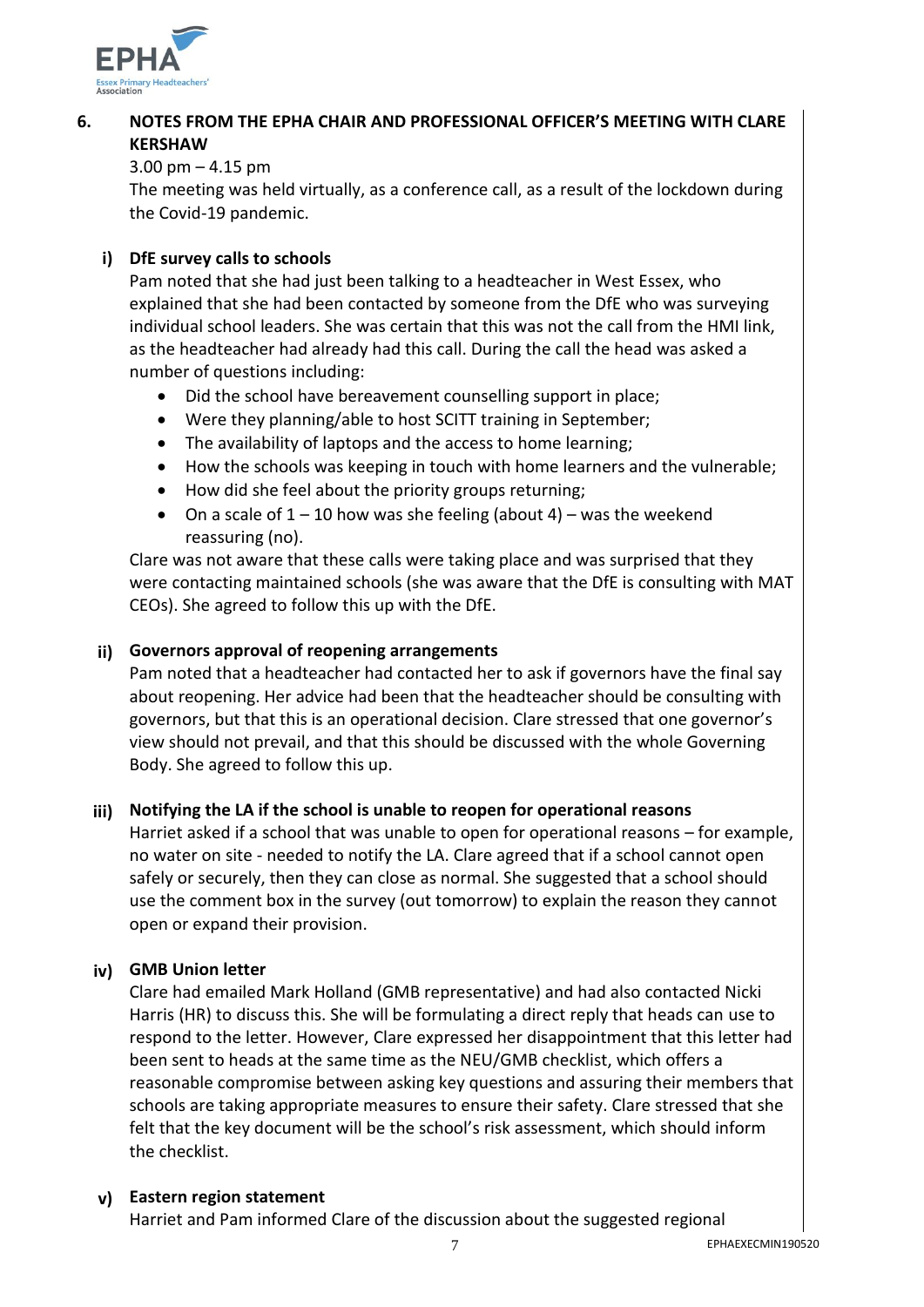

statement, and explained that the EPHA Executive was not minded to spend time developing a joint statement. However, they made it clear that collaborative agreements between regional Education Directors were helpful, to demonstrate their support for schools.

# **vi) Transport for vulnerable pupils**

It was argued that there needs to be more robust guidance around the transport of vulnerable pupils; the DfE guidance is unhelpful and woolly. Clare agreed to follow this up.

### **vii) Support from Inclusion Partners**

It was noted that the support has been inconsistent, particularly in some areas. Clare expressed her concern about this, especially as schools are being asked to review EHCPs. She agreed to follow this up, but noted that SEN teams should be available to support schools.

# **viii) Liability and Insurance**

Harriet and Pam stressed that school leaders continue to be worried about their responsibilities and liabilities in relation to Covid-19 cases, and any accidents that might occur as a result of the changing use of their schools. Clare agreed that individual schools should speak to their own insurance providers, but will also speak to the insurance team. Her view is that the risk assessment will drive and protect the actions of a school. This should be used to identify risk; explain action taken; and how any high risk is being modified to low risk.

#### **ix) School policies**

Clare was asked if the LA could develop the following policies, or at least provide appendices to reflect the Covid-19 pandemic:

- Behaviour Management she confirmed this was underway (using the HMI support)
- Health and Safety underway
- Attendance
- Child Protection

Clare noted that the LA is also reviewing the Home/School Agreement produced at the beginning of the school closure period.

It was agreed that, in relation to attendance, parents should not be able to opt in/opt out of any school offer for their child. However, it was recognised that some parents will wait to make the decision as to whether they want to send their child back to school (considering how safe it appears to be over time) and schools will need to be able to – or consider whether they can - expand their offer as demand and numbers grow.

# **x) Meeting with Essex MPs**

Clare was asked about her meeting with Essex MPs last Friday. She noted that their approach was more understanding than might have been feared, though Vicky Ford Parliamentary Under Secretary of State for Children and Families at the Department for Education, did stick to the party line about reopening. The LA continues to lobby on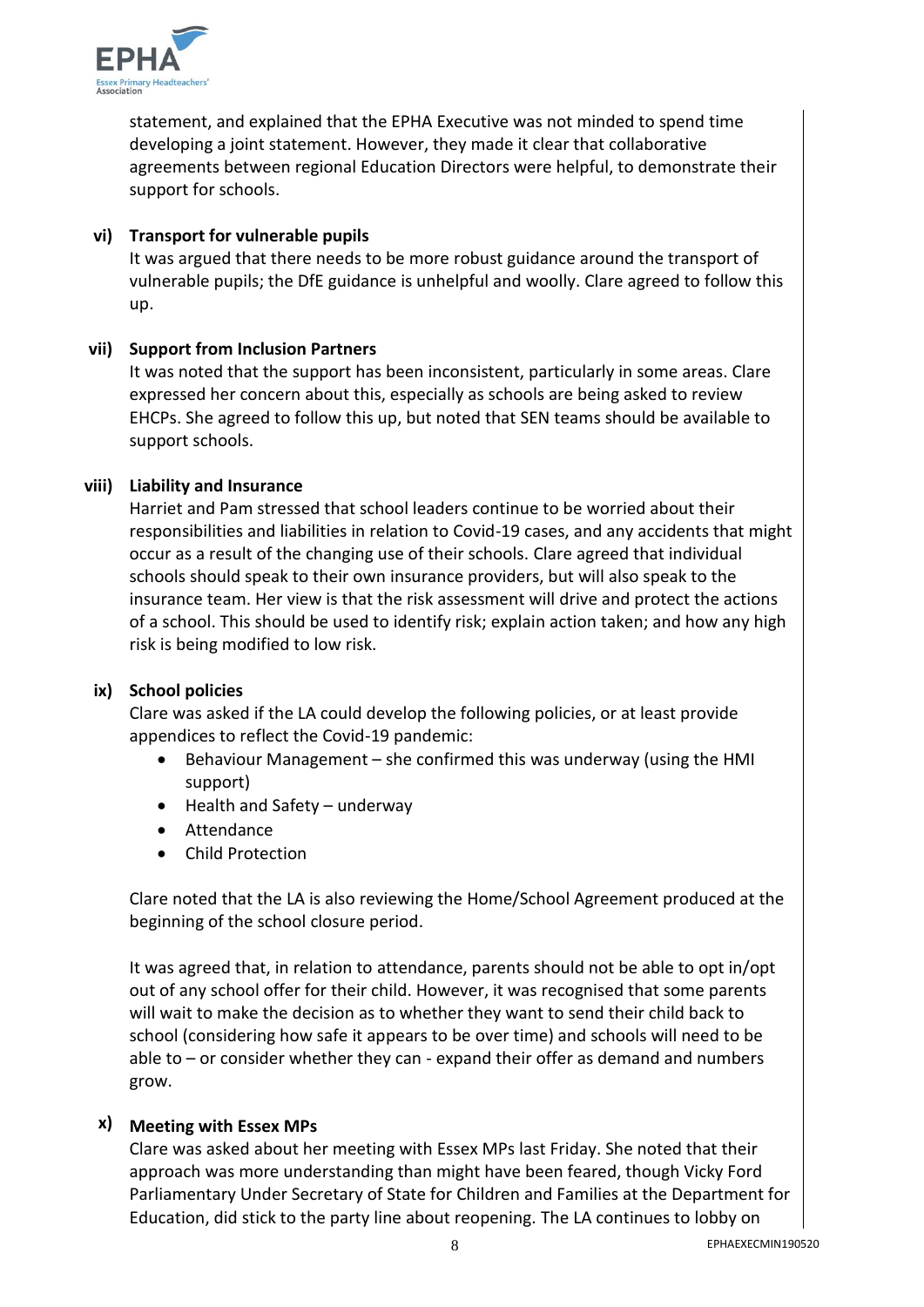

behalf of headteachers, particularly around wellbeing.

## **xi) Key worker list**

Clare felt that this was likely to stay as it was, and that it is already quite wide. She understood the concern that parents who worked in some industries who had been instructed to go back to work, such as construction or manufacturing, might now argue that they are "critical workers" but believed that schools should stick to the original list. She reminded us that the original list was to ensure a national response to the pandemic health emergency, and these jobs are not part of that.

### **xii) Secondary schools**

Harriet explained that the Executive had a long discussion about secondary schools and the very different role they are being expected to play in the pandemic. We discussed the issues around transition, about the potential space on secondary school sites and possible staffing capacity, and noted our disappointment that some secondary schools had initially put forward a supportive offer including onsite transition, which has since been withdrawn following the DfE guidance that suggested that Year 6 would not be taught at secondaries. That guidance can be found in

[https://www.gov.uk/government/publications/preparing-for-the-wider-opening-of](https://eur02.safelinks.protection.outlook.com/?url=https%3A%2F%2Fwww.gov.uk%2Fgovernment%2Fpublications%2Fpreparing-for-the-wider-opening-of-schools-from-1-june%2Fplanning-guide-for-primary-schools%23planning-what-to-teach-and-how&data=02%7C01%7C%7C0257d8e333a8482ddd6c08d7fc111735%7Ca8b4324f155c4215a0f17ed8cc9a992f%7C0%7C0%7C637255022639936944&sdata=vtcyg1r3WVHXMi3a%2FTv0LtmylY7jOBpM6cTYavIb0kY%3D&reserved=0)[schools-from-1-june/planning-guide-for-primary-schools#planning-what-to-teach-and](https://eur02.safelinks.protection.outlook.com/?url=https%3A%2F%2Fwww.gov.uk%2Fgovernment%2Fpublications%2Fpreparing-for-the-wider-opening-of-schools-from-1-june%2Fplanning-guide-for-primary-schools%23planning-what-to-teach-and-how&data=02%7C01%7C%7C0257d8e333a8482ddd6c08d7fc111735%7Ca8b4324f155c4215a0f17ed8cc9a992f%7C0%7C0%7C637255022639936944&sdata=vtcyg1r3WVHXMi3a%2FTv0LtmylY7jOBpM6cTYavIb0kY%3D&reserved=0)[how](https://eur02.safelinks.protection.outlook.com/?url=https%3A%2F%2Fwww.gov.uk%2Fgovernment%2Fpublications%2Fpreparing-for-the-wider-opening-of-schools-from-1-june%2Fplanning-guide-for-primary-schools%23planning-what-to-teach-and-how&data=02%7C01%7C%7C0257d8e333a8482ddd6c08d7fc111735%7Ca8b4324f155c4215a0f17ed8cc9a992f%7C0%7C0%7C637255022639936944&sdata=vtcyg1r3WVHXMi3a%2FTv0LtmylY7jOBpM6cTYavIb0kY%3D&reserved=0)

# *Within section 11 – planning what to teach and how:*

*In year 6 it is unlikely that many of the end of term traditions will be able to take place, for example, whole year or class assemblies with parents, school journeys and trips. Schools should provide opportunities for children to discuss this as it may be a source of anxiety or sadness. Though visits to secondary schools for induction will not take place this year, some secondary schools may have capacity to undertake remote induction briefings or other types of sessions for pupils, for example to meet form tutors, heads of year, or other key staff, or have a tour of the school virtually. You should discuss the options with your secondary schools.*

Clare noted that the DfE is publishing guidance for secondary schools imminently, and she has asked for, and hopes that this will include guidance about Year 6 transition.

She noted that Nicola Pruden and Robin Harbord are working on a set of principles for secondary schools, in collaboration with ASHE. She agreed to continue the discussion about Year 6 transition and support for primaries.

# **xiii) Headteacher wellbeing**

Lastly, Harriet mentioned the concerns that are shared by the whole EPHA Executive about their own and other headteachers' wellbeing. Primary-phase headteachers are under unprecedented stress and pressure, not helped by statements from government ministers implying that they are not taking their responsibilities seriously. Clare confirmed that she raises her concerns about headteacher wellbeing with the DfE on a regular basis, and is determined that they should not expect schools to open during the summer holiday period. This feeling is shared by Helen Lincoln. It is possible that there will be an expectation that LAs organise some type of summer school provision, but the LA feeling is that this must be offered on a voluntary basis and not with the expectation